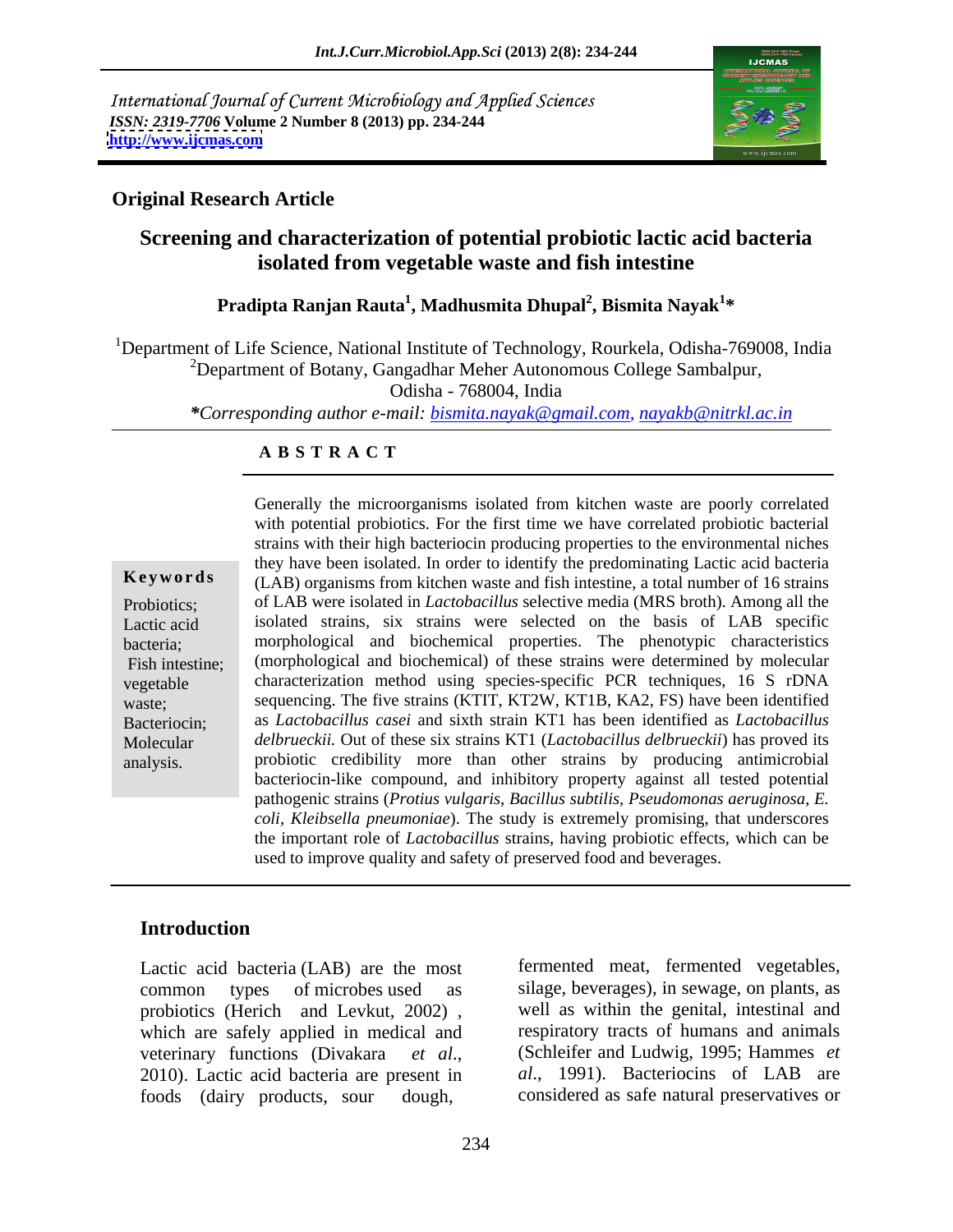bio-preservatives, because they are agar plate and selected by performing degraded by the proteases in LAB specific morphological (gram's gastrointestinal tract unlike traditional staining) and biochemical tests (Oxidase antibiotics and they also reduce the use of chemical preservatives in foods (Cleveland *et al*., 2001).In recent years, **Selection of** *Lactobacillus* **sp. by specific** much attention is being given to a large **biochemical tests and lactobacillus** variety of bacteriocinogenic Lactic acid bacteria from different sources (dairy, meat, plant products, and traditional fermented products) (Meera and Charitha Devi, 2012). subjected to some lactobacillus specific

Current methodologies used for activity and oxidase test) and *Lactoacillus* classification of LAB mainly rely on 16S ribosomal ribonucleic acid (rRNA) bp products) by using specific primers analysis and sequencing (Morgan *et al.*, (Forward primer: 5'AGCAGTA<br>2009). Antimicrobials have been used GGGAATCTTCCA3' and Reverse progressively as a primary intervention for primer: 'ATTYCACCGCTACACATG3') inhibition or inactivation of pathogenic (Vanhoutte et al., 2004). Each PCR microorganisms in foods (Davidson and reaction consisted of 40.70 $\mu$ l dH<sub>2</sub>O, 5  $\mu$ l Zivanovic, 2003). Finally, the 10X buffer (HIMEDIA), 0.5 ul 10 mM optimization of the use of probiotic dNTPs (Chromus Biotech), 1  $\mu$ l (10  $\mu$ lactobacilli for the gastrointestinal mol) of each forward and reverse primer, disorders requires the knowledge of their followed by 1µl (1 U) Taq DNA antibiotic resistance to reinforce the  $\qquad$  polymerase (Himedia) and 2.5  $\mu$ l of concomitant antibiotic therapy (Salminen bacterial cell lysate (prepared by boiling *et al*., 1998). The present study was undertaken to screen out the potential consisted of an initial denaturation at 96 °C LAB isolates producing bacteriocins from  $\qquad$  for 5 min prior to 30 cycles of 95 $\degree$ C

local market at Rourkela, Odisha, India. Fresh water fishes such as Kau (*Anabas scandens),* Singhi (*Heteroneuster fossilis)* were obtained from Pahad kata fish assay market, Rourkela, Odisha in living condition. The LAB were isolated from The bacteriocins from selected

LAB specific morphological (gram's and catalase tests).

# **specific gene amplification**

fermented vegetables and fish intestines. denaturation for 15 seconds, at appropriate **Materials and Methods** seconds and  $72^{\circ}$ C extension for 1 min, **Isolation of Lactic Acid Bacteria** min. The generated PCR products (8µl) Vegetable peels based fermented kitchen 1% agarose gel. The PCR positive isolates wastes were collected from dump yard of a (confirmed as *Lactobacillus* sp*.*) were used The isolated strains on *Lactobacillus*  selective media (MRS agar) were biochemical tests (gram staining, catalase group specific gene amplification  $(\sim 327)$ (Forward primer: 5 AGCAGTA GGGAATCTTCCA3 and Reverse primer: 'ATTYCACCGCTACACATG3')<br>(Vanhoutte *et al*., 2004). Each PCR 10X buffer (HIMEDIA), 0.5µl 10 mM lysis method). All amplification reactions annealing temperature  $52^{\circ}$ C for 30 followed by a final  $72^{\circ}$ C extension for 10 were then analyzed by electrophoresis on for further analysis.

## **Bacteriocin preparation and bacteriocin assay**

kitchen waste as well as fish intestine by *Lactobacillus* sp. were purified partially selective enrichment procedure on MRS according to Coventry *et al*., (1996). The bacteriocins from selected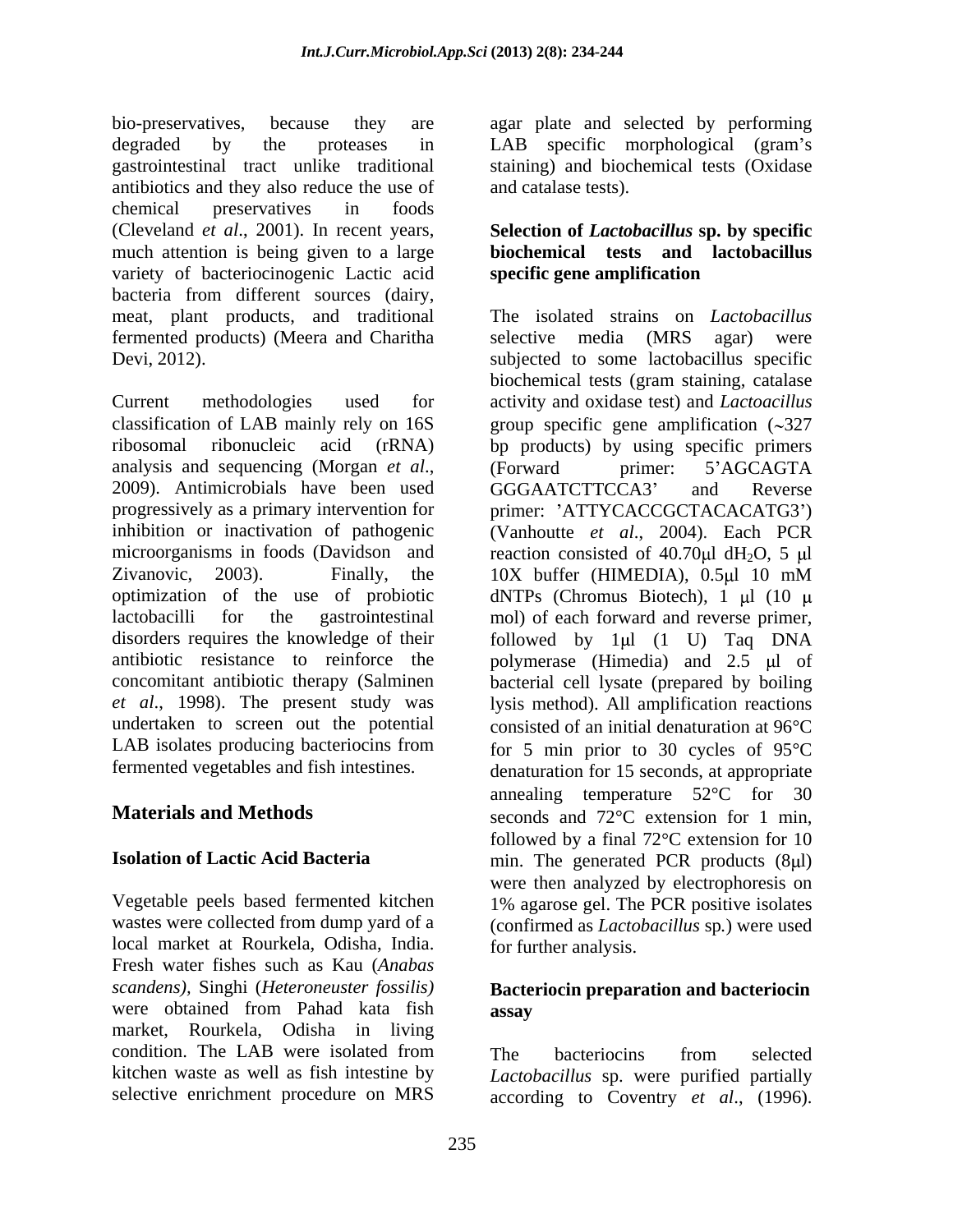Briefly, Cells were harvested from 48 hrs initial denaturation at 96°C for 5 min prior culture by centrifugation (12,000  $\times$  g for to 30 cycles of 95 °C denaturation for 15 30 min at  $4^{\circ}$ C) and the supernatant was seconds, at appropriate annealing µm). Crude concentrated preparations of extension for 1 min, followed by a final bacteriocins were prepared by  $72^{\circ}$ C extension for 10 min precipitating the filtered culture supernatants (2 litres) with 516 g of ammonium sulfate per liter at  $4 \text{ }^0\text{C}$ overnight and resuspending the collected pellet (by centrifugation at  $12,000 \times g$  for 30 min at  $4^{\circ}$  C) in a minimum volume of

The antibacterial spectrum of the The obtained sequences were then bacteriocin from above isolated cultures compared to sequences available in was determined using the well diffusion GenBank using the NCBI-BLAST method (Takahiro *et al.*, 1991). Aliquots program. Phylogenetic analysis was (50 µl) of the sterile supernatant (filtered through a 0.45 µm pore size membrane filter) were placed in 4-mm-diameter wells that had been cut in Mueller-Hinton agar plates previously seeded with the indicator (Rauta et al., 2011). bacteria (*P. vulgaris, B. subtilis, P. aeruginosa, E. coli, K. pneumoniae*). After 12-18 h of incubation, the diameters sequences, obtained from GenBank were of the zones of growth inhibition were measured (Rammelsberg and Radler, 1990).

Pure culture colonies of the selected  $\overline{16S}$  rDNA sequence similarity above 99% isolates (six isolates) were characterized with the query sequence (Drancourt et al., biochemical characteristics (Table 2) (Rauta *et al*., 2011). The 16S rDNA sequence was amplified using 16S universal primers (B27F: 5 Drug sensitivity of above selected isolates AGAGDDDGATCCPGGCTCAG 3 and to various antibiotics (HiMedia, Mumbai) U1492R: 5' GGTTACATTGTTACGAC was TT 3<sup>2</sup>) of 1.53 kb size. Every PCR diffusion method on Mueller–Hinton agar reaction mixture was prepared according (Himedia, Mumbai) plates as described by to same protocol as followed in amplifying Bauer *et al*., (1966).The concentrations of *Lactoacillus* group specific gene. All amplification reactions consisted of an

ltered (by syringe filter pore size,  $0.45$  temperature 49 $\degree$ C for 30 seconds and 72 $\degree$ C seconds, at appropriate annealing 72 °C extension for 10 min.

<sup>0</sup>C Elute PCR DNA purification kit (Sigma  $\sigma^0$  C) in a minimum volume of  $\sigma^0$  roducts were sent to Accelrys. Bangalore sterile distilled water.<br>
India for sequencing. PCR products were purified with a Gene Aldrich) and analyzed by agarose gel electrophoresis. Then, the purified PCR products were sent to Accelrys, Bangalore,

> The obtained sequences were then compared to sequences available in GenBank using the NCBI-BLAST program. Phylogenetic analysis was performed using the neighbour-joining algorithm with MEGA software (version 4.1) and the resulting tree was displayed with Tree View software (version 1.6.6) (Rauta *et al*., 2011).

**Identification of Lactic Acid Bacteria** of the clusters formed. Identification to the using morphology, cultural and  $2000$ All published *Lactobacillus* genomic sequences, obtained from GenBank were used to confirm the different relationships between the present isolates used in this study and others. Bootstrapping was performed to assess the confidence values genomic species level was defined as a 16S rDNA sequence similarity above 99% with the query sequence (Drancourt *et al*., 2000).

## **Antibiotic sensitivity Test**

assayed by Kirby-Bauer disc tested antibiotics are given in Table 3.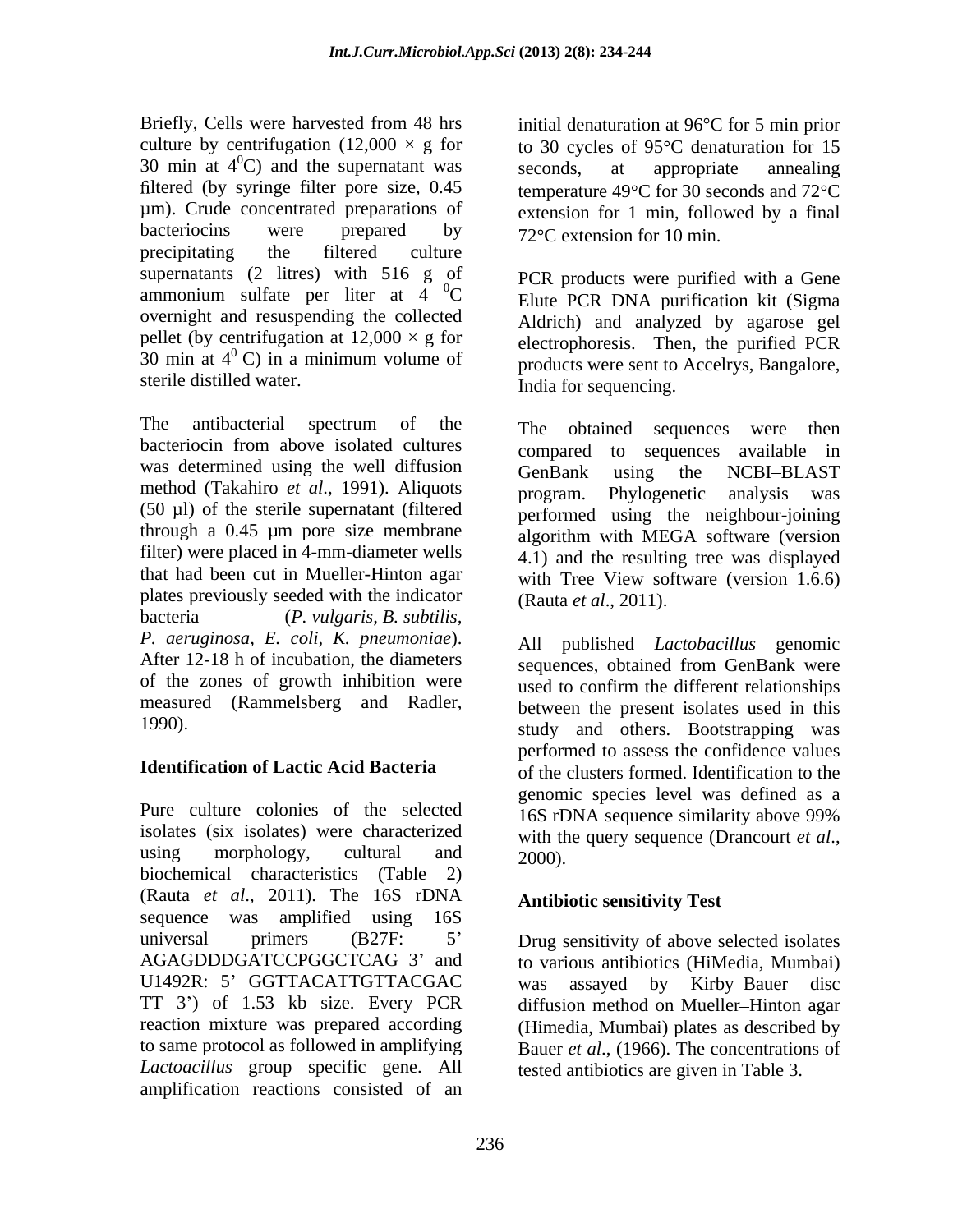Isolation of *Lactobacillus* strains has been characteristics of strains, KT2W, KT1B, accomplished by using *Lactobacillus* KT1T, KA2, FS were in accordance with selective medium MRS agar (HIMEDIA). Sixteen strains has been isolated from casei (Erdorul and Erbilir, 2006; Cai et al., kitchen waste and fish intestine and out of 2007), whereas strain KT1 showed which, six Strains (KT1, KT2W, KT1T, similarity with *Lactobacillus delbrueckii* KT1B, KA2 from kitchen waste and FS (Divakara et al., 2010; Diilali et al., from fish intestine) were selected on the basis of LAB specific morphological and biochemical properties such as gram Now a days, bacterial species products (figure 1 and 2) from bacterial cell lysate using genus specific primer designed from regions of identity within (Byun *et al.*, 2004). All the strains were found to be facultative anaerobes.

spectra of LAB strains were assessed against *E. coli, P. aeruginosa, B. subtilis, coli* and *P. vulgaris*. All strains except maximum inhibition zone against all tested  $KT1$  showed  $\geq$  99% homology with that of found to be effective against many

The stages of the pre-identification based on morphological aspects showed that KT1B, KT1T, KA2), flat (FS), low convex with entire margin, as also reported previously (Bukola *et al*., 2008; Byun *et al*., 2004; Tripathy and Saini, 2012). All the 6 isolates were subjected to different

**Results and Discussion** biochemical tests results (table 2). Most of the phenotypical and biochemical published characters of *Lactobacillus casei* (Erdorul and Erbilir, 2006; Cai *et al*., 2007), whereas strain KT1 showed (Divakara *et al*., 2010; Djilali *et al*., 2012). Now <sup>a</sup> days, bacterial species

positive, oxidase negative, catalase identification using the 16S rDNA-based positive bacilli (Bukola *et al.*, 2008). In method is the most widely accepted, as Above six strains were also confirmed as large public-domain sequence databases belong to LAB by amplifying  $\sim$ 327 bp are available in GenBank for comparison the 16S ribosomal DNA (rDNA) sequence *et al*., 2009). In the current study, the found to be facultative anaerobes.<br>
As shown in Table 1, the antimicrobial<br>
As shown in Table 1, the antimicrobial<br>
As shown in Table 1, the antimicrobial<br>
As shown in Table 1, the antimicrobial<br>
As shown in Table 1, the a *P. vulgaris* and *K. pneumoniae.* All srains sequences of 16S rRNA available in showed maximum inhibition against  $E$ . GenBank showed  $\geq$  99% homology with KT2W (*L. casei)* showed inhibition zone against *P. aeruginosa.* Strain KT1 showed obtained 16S rDNA sequence of strain microorganisms. Similarly, LAB were *L. delbrueckii* (GenBank accession no. bacterial species (Tripathy and Saini, constructed using the above six isolated 2012). strains used in the current study and 18 LAB strains were Gram positive rods *amylolyticus* (Y17361.1), *L. amylovorus* found in chain, singly and in pairs. Their (M58805.1), *L. brevis* (M58810.1), *L.*  colonies were circular (KTI, KT2W, *fermentum* (AJ575812.1), *L. gastricus* method is the most widely accepted, as large public-domain sequence databases and also this method has substantially higher percentage accuracy as compared to the other conventional methods (Morgan obtained 1318 bp of DNA fragments of strains KT1T, KT2W, KT1B, KA2, FS, coding the 16S rRNA (GB accession no. KC404970: KT1T, KC404971: KT2W, KC404972: KT1B, KC404973: KA2, KC404975: FS) after comparison with the that of *L. casei* (GenBank accession no. D16552.1) (Figure 1, 2). Similarly, the KT1 showed  $\geq$  99% homology with that of M58814.1). The phylogenetic tree was *Lactobacillus* strains of different species, *L. delbrueckii* (M58814.1), *L. casei* (D16552.1), *L. acidophilus* (M58802.1), *L.*  (AY253658.1), *L. helveticus* (AM113 779.1), *L. intestinalis* (AJ306299.1), *L. jensenii* (AF243176.1), *L. johnsonii* (AJ002515.1),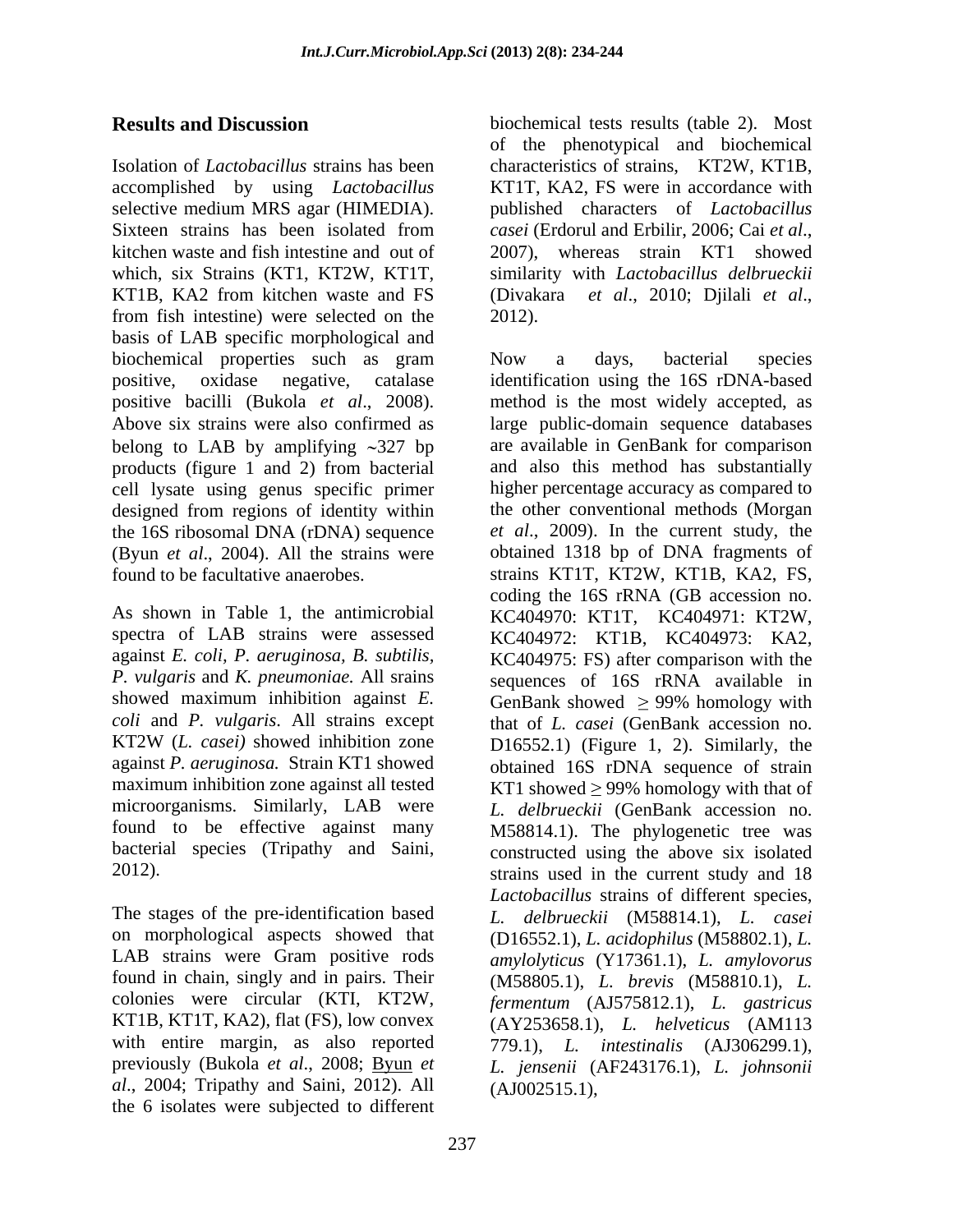| SI No. Pathogen    | KT2W  |       | <b>KT1</b> | <b>KT1T</b> | KT1B  | KA2  | FS    |
|--------------------|-------|-------|------------|-------------|-------|------|-------|
| $E. \text{ } coli$ | $+++$ |       | $+++$      | $+++$       | $++$  | $++$ | $++$  |
| Pseudomonas        |       |       | $+++$      |             | $++$  | $++$ | $++$  |
| aeruginosa         |       |       |            |             |       |      |       |
| <b>Bacillus</b>    |       | $+++$ | $+++$      | $+++$       | $+++$ | $++$ | $++$  |
| subtilis           |       |       |            |             |       |      |       |
| Proteus            | $+++$ |       | $+++$      | $++$        | $++$  | $++$ | $+++$ |
| vulgaris           |       |       |            |             |       |      |       |
| Klebsiella         |       | $-++$ | $+++$      | $++$        | $++$  | $++$ | $+++$ |
| pneumoniae.        |       |       |            |             |       |      |       |

**Table.1** Bacteriocin Assay by Agar well diffusion method

Degree of inhibition:  $+$  = Moderate inhibition zone (6-9 mm);  $++$  = Strong inhibition zone (10-14mm);  $++=$  Very strong inhibition zone (15-18mm);  $-$  = No inhibition zone

| Strain                    |               |  |               |  |
|---------------------------|---------------|--|---------------|--|
| Gram Staining<br>Catalase |               |  |               |  |
|                           |               |  |               |  |
| Oxidase                   |               |  | $\sim$ $\sim$ |  |
| Endospore                 | $\sim$ $\sim$ |  | $\sim$ $\sim$ |  |
| Motility                  |               |  |               |  |
| Gas Prduction<br>Malonate |               |  |               |  |
|                           |               |  |               |  |
| V.P.                      |               |  |               |  |
| Citrate                   |               |  |               |  |
| Nitrate Reduction         |               |  |               |  |
| Arginine                  | $\sim$ $\sim$ |  |               |  |
| O.N.P.G.                  |               |  |               |  |
| Esculin Hydrolysis        |               |  |               |  |

**Table.2** Biochemical characteristics of isolated LAB strains

Positive reaction (+), negative reaction (-)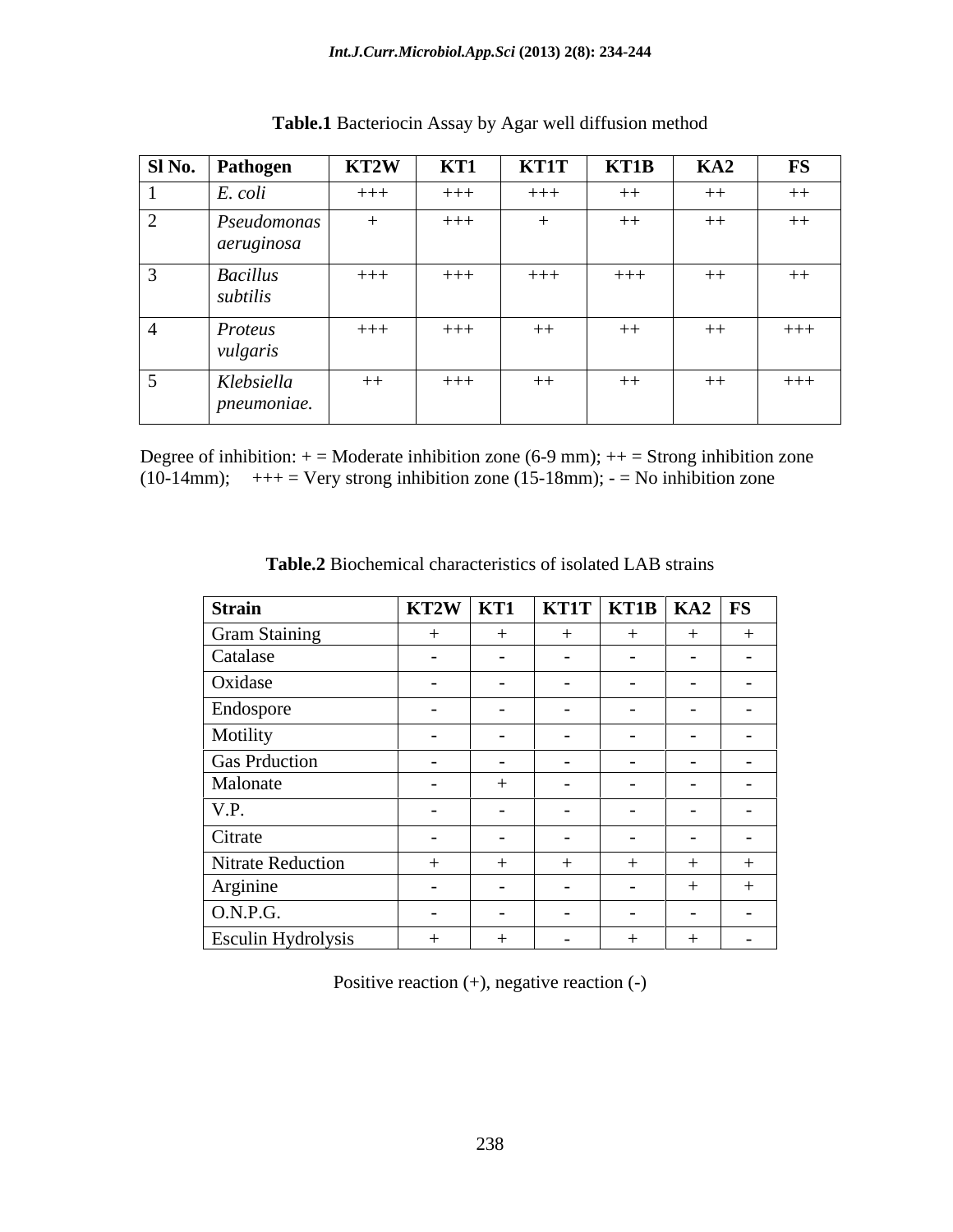

**Figure.1** Lactobacillus genus specific gene amplification of KT2W, KT1, KT1B

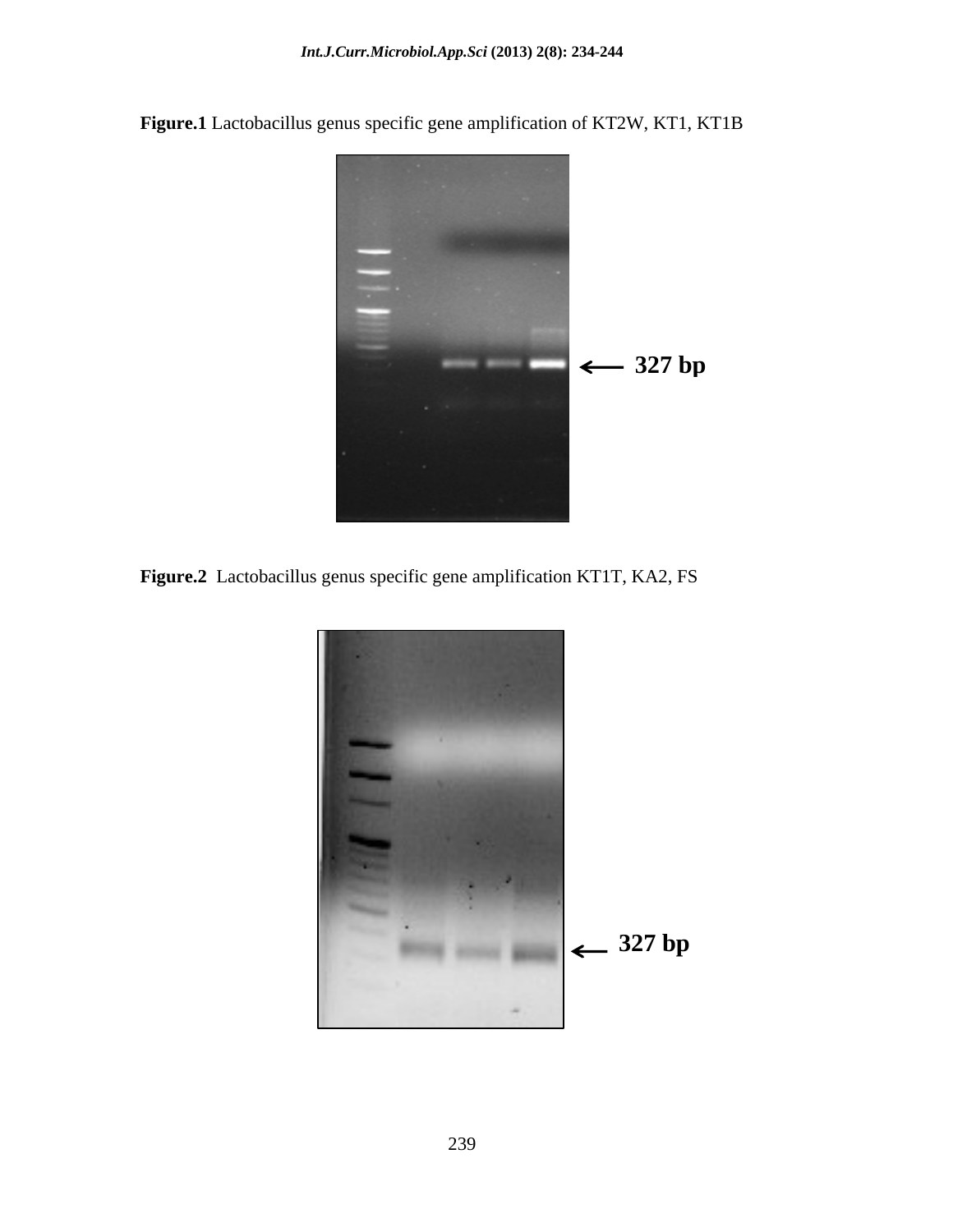| Sl.No. | <b>Tests</b>                     | KT2W KT1                       |                | <b>KT1T</b>              | <b>KTIB</b>          | $\overline{\mathbf{F}}$<br>K <sub>A2</sub> |
|--------|----------------------------------|--------------------------------|----------------|--------------------------|----------------------|--------------------------------------------|
|        | Lactose                          | $+$                            | $+$            | $+$                      | $+$                  | $+$                                        |
|        | Xylose                           | $\alpha$ - $\alpha$ - $\alpha$ | $\sim$ $-$     | $\sim 100$               | $\sim$ $ \sim$       | $+$<br>$\sim$ $ \sim$                      |
|        | Maltose                          | $+$                            | $+$            | $+$                      | $+$                  | $+$                                        |
|        | Frucose                          | $+$                            | $+$            | $+$                      | $+$                  | $+$<br>$+$                                 |
|        | Dextrose                         | $+$                            | $+$            | $+$                      | $+$                  | $+$<br>$+$                                 |
|        | Galactose                        | $+$                            | $+$            | $+$                      | $+$                  | $+$<br>$+$                                 |
|        | Raffinose                        | $\sim 1000$ km s $^{-1}$       | $\sim 100$     | $\sim$ $-$               | $\sim 100$ m $^{-1}$ |                                            |
|        | Trehalose                        | $+$ $-$                        | $\sim$ $-$     | $+$                      | $+$                  | $+$<br>$+$                                 |
|        | Melibiose                        | $+$                            | $\sim$ $ \sim$ | $+$                      | $+$                  | $+$<br>$+$                                 |
| 10     | Sucrose                          | $+$                            |                | $+$                      | $+$                  | $+$<br>$+$                                 |
| 11     | L-Arabinose                      | $+$                            |                | $+$                      | $+$                  | $+$<br>$+$                                 |
| 12     | Mannose                          | $+$                            | $\sim 100$     | $+$                      | $+$                  | $+$<br>$+$                                 |
| 13     | Inuline                          | $+$                            | $\sim$ $-$     | $+$                      | $+$                  | $+$<br>$+$                                 |
| 14     | Sodium gluconate                 | $+$                            | $\sim$         | $+$                      | $+$                  | $+$                                        |
| 15     | Glycerol                         | $+$                            | $+$            | $+$                      | $+$                  | $+$<br>$+$                                 |
| 16     | Salicin                          | $+$                            | $+$            | $+$                      | $+$                  | $+$<br>$+$                                 |
| 17     | Dulcitol                         | $+$                            |                | $+$                      | $+$                  | $+$<br>$+$                                 |
| 18     | Inositol                         | $+$                            |                | $+$                      | $+$                  | $+$<br>$+$                                 |
| 19     | Sorbitol                         | $+$                            | $+$            | $+$                      | $+$                  | $+$<br>$+$                                 |
| 20     | Mannitol                         | $+$                            |                | $+$                      | $+$                  | $+$<br>$+$                                 |
| 21     | Adonitol                         | $+$                            |                | $+$                      | $+$                  | $+$<br>$+$                                 |
| 22     | Arabitol                         | $+$                            |                | $+$                      | $+$                  | $+$                                        |
| 23     | Erythritol                       | $+$                            |                | $+$                      | $+$                  | $+$<br>$+$                                 |
| 24     | $\alpha$ -methyl D-<br>glucoside | $+$                            | $+$            | $+$                      | $+$                  | $+$<br>$+$                                 |
| 25     | Rhamnose                         | <b>Contract Contract</b>       |                | <b>Contract Contract</b> | $\sim 100$ m $^{-1}$ | $\sim 1000$ m $^{-1}$<br>$\sim 100$        |
| 26     | Cellobiose                       | $+$                            | $+$            | $+$                      | $+$                  | $+$<br>$+$                                 |
| 27     | Melizitose                       | $+$                            | $+$            | $+$                      | $+$                  | $+$<br>$+$                                 |
| 28     | $\alpha$ -methyl D-              | $+$                            | $+$            | $+$                      | $+$                  | $+$                                        |
|        | Glucose                          |                                |                |                          |                      |                                            |
| 29     | Xylitol                          | $+$                            | $+$            | $+$                      | $+$                  | $+$<br>$+$                                 |
| 30     | D-Arabinose                      | $+$                            |                | $+$                      | $+$                  | $+$<br>$+$                                 |
| 31     | Sorbose                          | $+$                            | $+$            | $+$                      | $+$                  | $+$<br>$+$                                 |

| Table.3<br>$\cdots$<br>of isolated<br>LAB strains.<br>arbohydrate<br>e utilizatior<br>ı studv<br>$\sim$ |  |  |
|---------------------------------------------------------------------------------------------------------|--|--|
|                                                                                                         |  |  |

**Positive reaction (+), negative reaction (-)**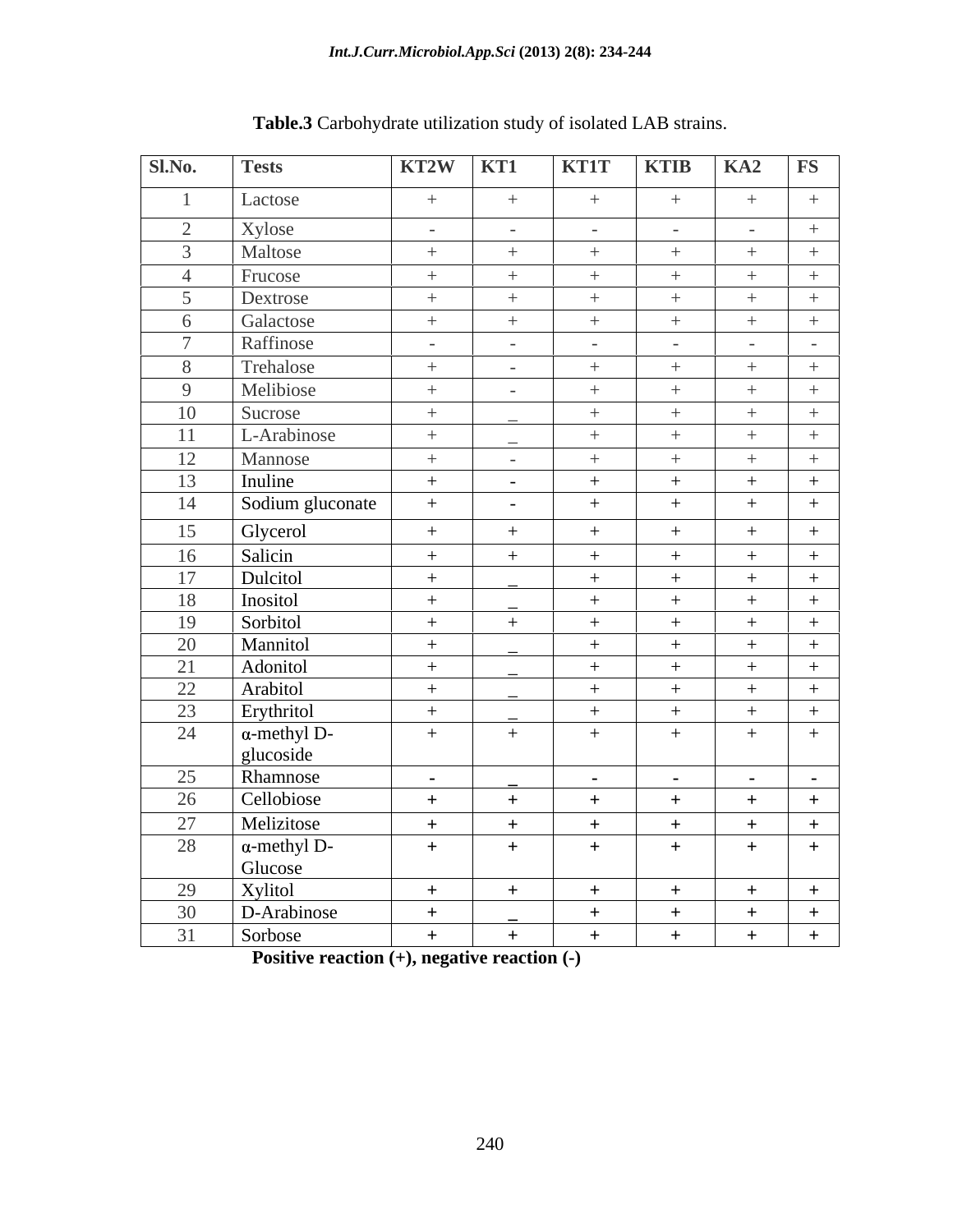| Sl.No.<br><b>Antibiotics</b>  | KT2W   | KT1   | $KT1T$   $KT1B$ |        | KA2    | <b>FS</b> |
|-------------------------------|--------|-------|-----------------|--------|--------|-----------|
| <b>B-lactam</b>               |        |       |                 |        |        |           |
| Ampicillin                    | $+$    | $+++$ |                 |        | $+$    | $+$       |
| $\gamma$<br>Amoxycillin       | $+++$  | $+++$ |                 |        | $+$    | $+$       |
| Piperacillin                  | $++$   | $+++$ |                 |        | $+$    | $+$       |
| Methicillin                   | $+++$  | $+++$ | $+++$           | $+++$  | $+++$  | $+++$     |
| <b>Peptides</b>               |        |       |                 |        |        |           |
| Glycopeptide                  |        |       |                 |        |        |           |
| Vancomycin                    | $+++$  | $+++$ |                 | $+++$  | $+++$  | $+$       |
| <b>Polypeptides</b>           |        |       |                 |        |        |           |
| bacitracin                    | $++$   | $+++$ | $++$            | $+++$  | $+++$  |           |
| <b>Macrolides</b>             |        |       |                 |        |        |           |
| Erythromycin                  | $+$    | $+$   | $+$             | $++++$ | $+$    | $++$      |
| Fenicols                      |        |       |                 |        |        |           |
| Chlorampheniol                | $^{+}$ | $+$   | $+$             |        | $+$    | $+$       |
| Nitrofurantoin                |        |       |                 |        |        |           |
| Nitrofurantoin<br>$\mathbf Q$ | $+++$  | $+++$ |                 |        | $+++$  | $+++$     |
| Aminoglycosides               |        |       |                 |        |        |           |
| 10<br>Amikacin                | $+++$  | $+++$ | $+++$           | $++++$ | $+++$  | $++$      |
| 11<br>Kanamycin               | $+$    | $+++$ | $+++$           | $+++$  | $++$   | $++++$    |
| 12<br>Streptomycin            | $++$   | $+++$ | $+++$           | $++++$ | $++++$ | $+++$     |
| 13<br>Gentamycin              | $+$    | $+++$ | $+++$           | $++$   | $+++$  | $++$      |
| <b>Tetracyclines</b>          |        |       |                 |        |        |           |
| 14<br>Tetracycline            | $+$    | $+++$ |                 |        | $+$    | $+$       |
| Quinolones                    |        |       |                 |        |        |           |
| Norfloxacine<br>15            | $+++$  | $+++$ | $+$             | $++$   | $+++$  | $+++$     |
| 16<br>Lomefloxacin            |        |       |                 |        |        |           |
| Gatifloxacine<br>17           | $+++$  | $+++$ | $+++$           | $++++$ | $+++$  | $+++$     |
| Others                        | $+$    | $+++$ | $+++$           | $++$   | $+++$  | $++++$    |
| Cephataxime<br>18             |        | $+++$ |                 |        |        |           |
|                               | $+$    |       |                 |        | $+$    | $+$       |
| 19 Clindamycine               | $+$    | $+++$ |                 | $+++$  | $+$    | $+++$     |

## **Table.4** AntiBiogram study of isolated LAB strains 19 different types of antibiotics

**(Resistant: +++, intermediate: ++, susceptible: +)**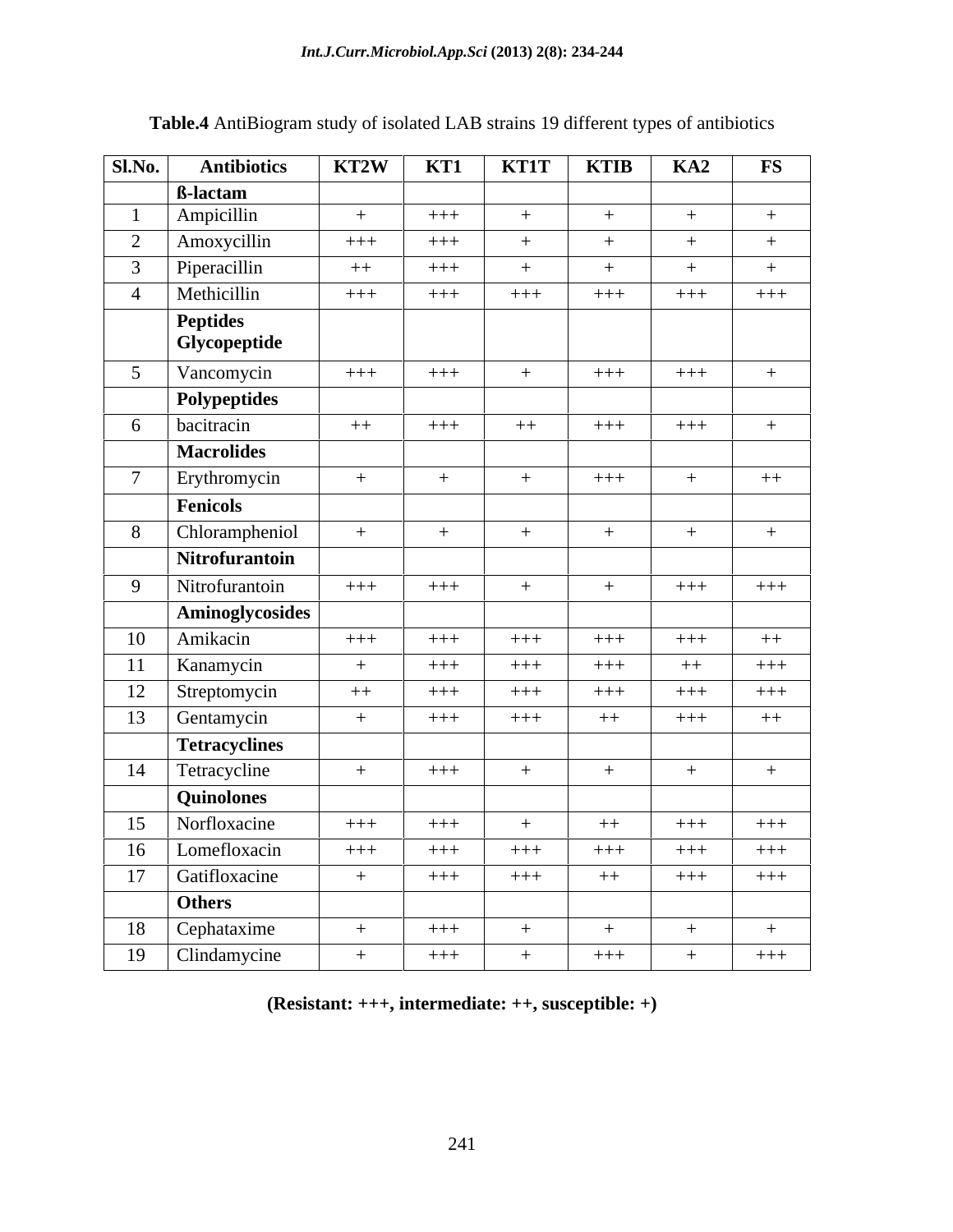**Figure. 3** Phylogenetic analysis of LAB isolates using 16S rDNA sequence.. The 16S rDNA sequences were aligned and used to construct the neighbour-joining phylogenetic tree. Scale bar indicates the genetic distance and the numbers shown next to each node indicate the bootstrap values from 1000 replicons**.**



0.01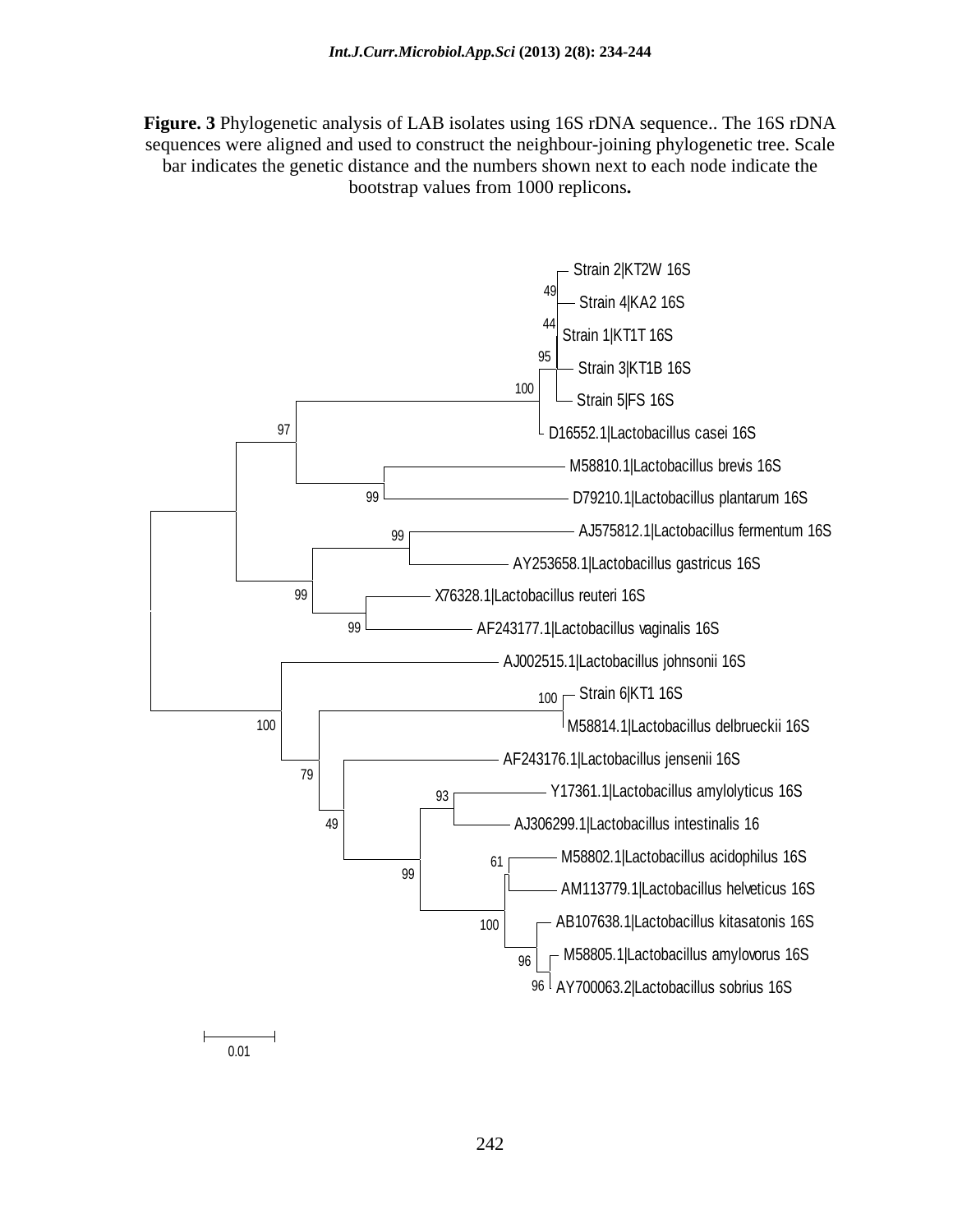*L. kitasatonis* (AB107638.1), *L. plantarum* (D79210.1), *L. reuteri* (X76328.1), *L. sobrius* (AY700063.2), *L. vaginalis* gentamycin). These findings matched with (AF243177.1) (figure 3). The constructed previous results that explain the resistance tree showed that five strains (KT1T, KT2W, KT1B, KA2, FS) are in the same cluster along with *L. casei* (D16552.1), and aminoglycoside antibiotics (Halami *et*  where one strain (KT1) was in the same cluster with *L. delbrueckii* (M58814.1) (figure 3). This confirms the close The inhibitory effect demonstrated by relationship between the query sequences i.e. KT1T, KT2W, KT1B, KA2, FS with above mentioned bacteria is an indication *L. casei* and KT1 with *L. delbrueckii.* of possession of probiotic properties to From the above phenotypical, biochemical replace chemical antibiotics in animal and and molecular results, it may be concluded in fish feed industry. The study is that the isolates i.e. KT2W, KT1B, KT1T, extremely promising, that underscores the KA2, FS can be identified as is *L. casei*  important role of *Lactobacillus* strains, and isolate KT1 as *L. delbrueckii.*  having probiotic effects, which may play

The susceptibility of these LAB isolates starter-culture, co-culture and bio tested against 19 different types of protective cultures to improve quality and antimicrobial agents in the present study (table 3) showed that strain KT1 (*L. delbrueckii*) is resistant to the ß-lactam group of antibiotics (Ampicillin, Amoxycillin, Piperacillin) like similar results of Halami *et al*. 2000. But all other strains, KT2W, KT1B, KT1T, KA2, FS (*L. casei*) are susceptible to above mentioned antibiotics like Liasi *et al*.<br>
2009. Methicillin is the only one the B-<br>
2009. Methicillin is the only one the B-<br>
2009. Methicillin is the only one the B-<br>
2009. Methicillin is the only one the Blactam group of antibiotic, to which all six isolates are resistant. But, in the current  $4(5)$ : 741-747. study all the isolates are susceptible to erythromycin, chloramphenicol, Martin, N.A. Jacques and Hunter, N. 2004. nitrofurantion. In case of tetracycline, all **Quantitative** Analysis of

All the six LAB isolates were mostly<br>
Cai, H., B.T. Rodríguez, W resistant to the aminoglycosides, Broadbent and Steele, J.L. 2007. Genotypic sulfanamides and quinolones groups of and phenotypic characterization of antimicrobial agents (table 3) All LAR *Lactobacillus casei* strains isolated from antimicrobial agents (table 3). All LAB isolates in this study showed that they are<br>
isolates in this study showed that they are<br>
isolated that they are different ecological niches suggests frequent<br>
isolates the specificity. resistant to gram-negative spectrum<br>Mismbial 152, 2655, 2665 antibiotic (nalidixic acid), broad spectrum<br> $C_{\text{leveland}}$   $I$   $T I$  Montville  $I F$  Nes and

aminoglycoside antibiotics (amikacin, kanamycin, streptomycin and nature of most Lactobacillus strains used as probiotic to gram-negative spectrum *al.*, 2000; Liasi *et al*., 2009).

*L. casei* and *L. delbrueckii* against the of possession of probiotic properties to replace chemical antibiotics in animal and an important role in food industry as starter-culture, co-culture and bio safety of preserved food and beverages.

## **References**

- Bauer, A.W., W.M.M. Kirby, J.C. Sherris and Twick, M. 1966. Antibiotic susceptibility testing by a standardized single disk method. Am. J. Clin. Pathol. 45: 493-496.
- Bukola, C.A. and Onilude, A.A. 2008. Screening of Lactic Acid Bacteria Strains Isolated from Some Nigerian Fermented Foods for EPS Production. World Applied Sciences Journal 4 (5): 741-747.
- isolates are susceptible except strain KT1.<br>Advanced Dental Caries. J. Clin. Byun, R., M.A. Nadkarni, K.L. Chhour, F.E. Quantitative Analysis of Diverse *Lactobacillus* Species Present in Advanced Dental Caries. J. Clin. Microbiol. 42(7): 3128–3136.
	- B.T. Rodri'guez, W. Zhang, J.R. and phenotypic characterization of *Lactobacillus casei* strains isolated from different ecological niches suggests frequent recombination and niche specificity. Microbiol. 153: 2655–2665.
- antibiotic (norfloxacine) and Chikindas, M.L. 2001. Bacteriocins: safe,Cleveland, J., T.J. Montville, I.F. Nes and